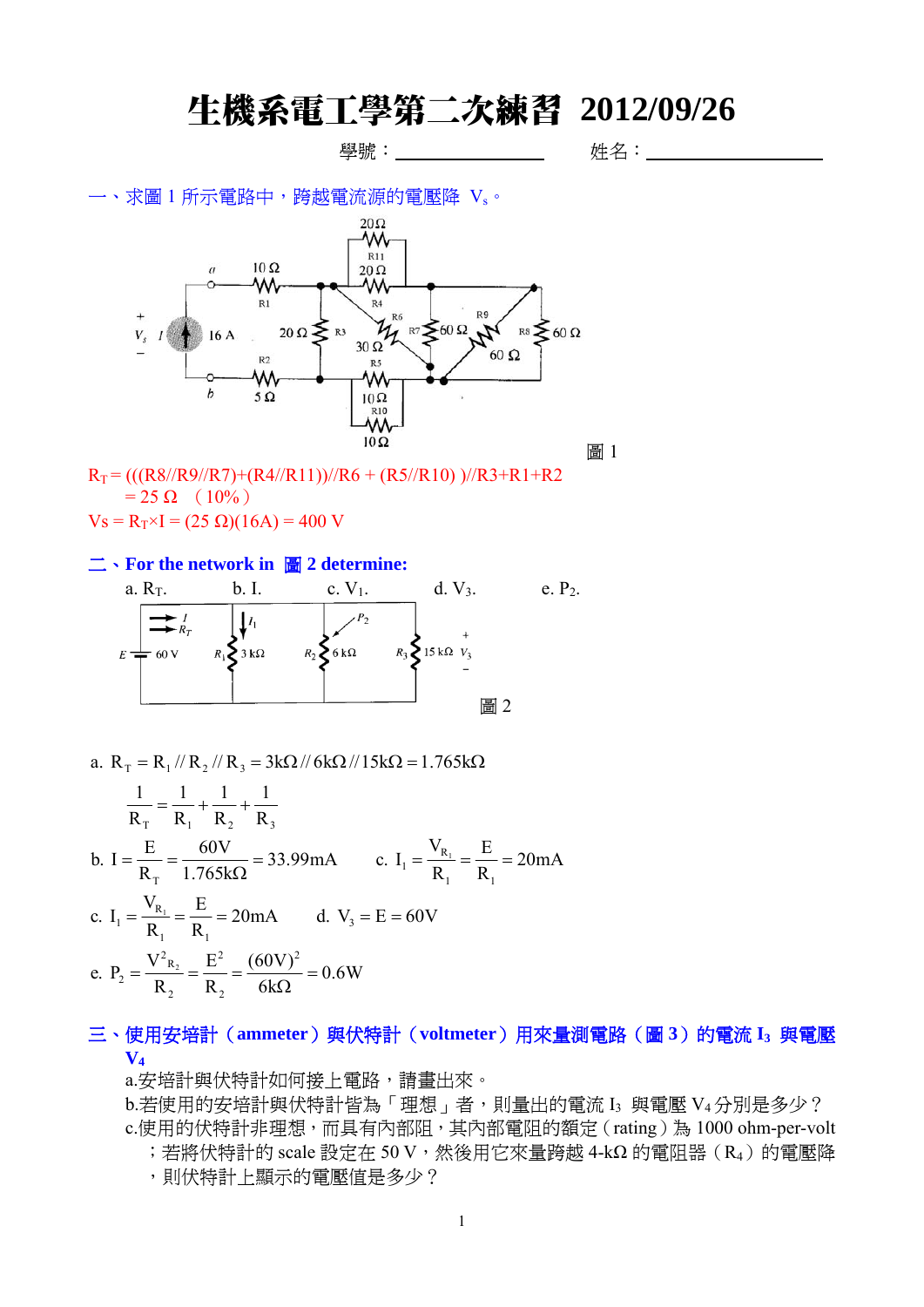d.使用的電流計非理想,而具有內部阻,其內部電阻的額定(rating)為 5000 ohm-per- amp

- ;若將電流計的 scale 設定在 20 mA,然後用它來量流經 4-kΩ 的電阻器(R4)的電流
	- ,則電流計上顯示的電流值是多少?



**a.** 



### **b.ammeter** 與 voltmeter 皆為理想

$$
\begin{aligned}\n\text{Ex } R_{\text{T}} & \cdot \overline{H} \times I_1 \cdot \overline{H} \otimes I_3 \\
R_{\text{T}} &= ((R_4 + R_3) / R_2) + R_1 = 4k\Omega \qquad I_1 = \frac{E}{R_{\text{T}}} = \frac{20V}{4k\Omega} = 5mA \\
I_3 &= I_1 \times \frac{R_2}{R_2 + R_3 + R_4} = 2.5mA \qquad V_4 = I_3 \times R_4 = 10V\n\end{aligned}
$$

### **c. voltmeter** 有內部電阻 **RV**



The ohm-per-volt rating of voltmeter is 1000Ω/V,若把伏特計的 scale 設定於 50V,則伏特計的 內部電阻 RV為 50kΩ

 $R_4 = R_4 / R_v = 4k\Omega / 50k\Omega = 3.704k\Omega$